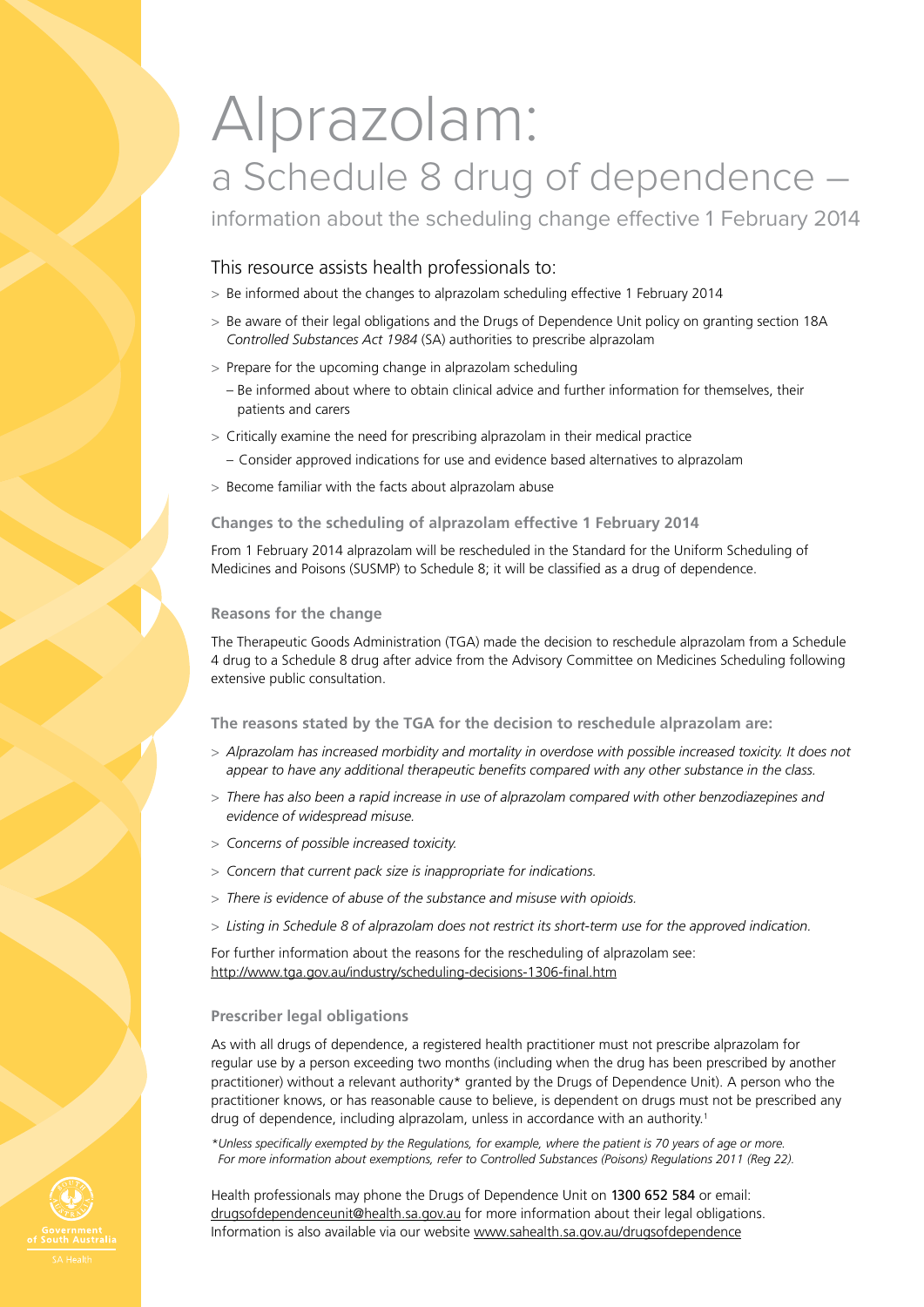## **Obtaining an authority to prescribe alprazolam**

The legislative requirements in South Australia for obtaining an authority to treat a person with a drug of dependence will apply to alprazolam on 1 February 2014. For an overview of the legislative scheme please refer to www.sahealth.sa.gov.au/drugsofdependence

Authorities to prescribe alprazolam may only be granted with evidence of current support for treatment from a specialist medical practitioner in the field of specialty relevant to the patient's medical condition for which alprazolam is prescribed.

For example, given that alprazolam is indicated for the short-term treatment of anxiety or panic disorder, documented support from a psychiatrist detailing the medical need for extended treatment will be required. In circumstances where there are drug related addiction issues, documented support from an addiction specialist will be required, and so on.

Applications for authority made to the Drugs of Dependence Unit that are not accompanied by relevant documented specialist support may not be granted. In assessment of any application, delegates will give consideration to the fact that the ARTG has not approved alprazolam for use for long term treatment of anxiety disorders or for the treatment or maintenance of drug dependence.

### **Preparing for the change**

Given that alprazolam is not approved or recommended for long term use, medical practitioners who have been treating patients with alprazolam for an extended period should consider alternate treatment options where appropriate. Where practitioners may consider it necessary for patients to continue treatment with alprazolam, arrangements should be made for patients to obtain relevant specialist reviews.

**Clinical advice for health professionals**

- > Health professionals may obtain clinical advice from the Drug and Alcohol Clinical Advisory Service (DACAS) on 8363 8633.
- > Drug and Alcohol Services SA (DASSA)has produced a quide "Benzodiazepines: Information for GPs" which provides a withdrawal regimen and is available at: http://www.dassa.sa.gov.au/webdata/resources/files/Benzodiazepines\_-\_GPs\_2013.pdf
- > A summary of the Royal Australian and New Zealand College of Psychiatrists (RANZCP) Clinical Practice Guidelines for the treatment of panic disorder and agoraphobia is available on the RANZCP website at: http://www.ranzcp.org/Files/ranzcp-attachments/Resources/Publications/CPG/Clinician/APY529-pdf.aspx
- > The NPS fact sheet NPS News 65 (2009): *Anxiety disorders which treatment for what anxiety disorder?* provides information on evidence-based treatment strategies for anxiety disorders. The fact sheet is available on the NPS website at: http://www.nps.org.au/publications/health-professional/nps-news/2009/nps-news-65

#### **Counselling and advice for patients**

- > For telephone counselling and advice contact the Alcohol and Drug Information Service on 1300 13 1340.
- > To find out more about the different treatment options available, consumers and carers may refer to:
	- Panic disorder and agoraphobia, Australian treatment guide for consumers and carers, RANZCP, August 2009 https://www.ranzcp.org/Files/ranzcp-attachments/Resources/Publications/CPG/Australian\_Versions/ AUS\_Panic\_disorder-pdf.aspx
	- Beyond Blue: www.beyondblue.org.au 1300 22 4636

**Information on scheduling and authority matters**

Drugs of Dependence Unit 1300 652 584

## **Approved indications for use**

*Alprazolam is a rapid-onset, short-acting benzodiazepine indicated for the short term symptomatic treatment of anxiety and panic disorder.*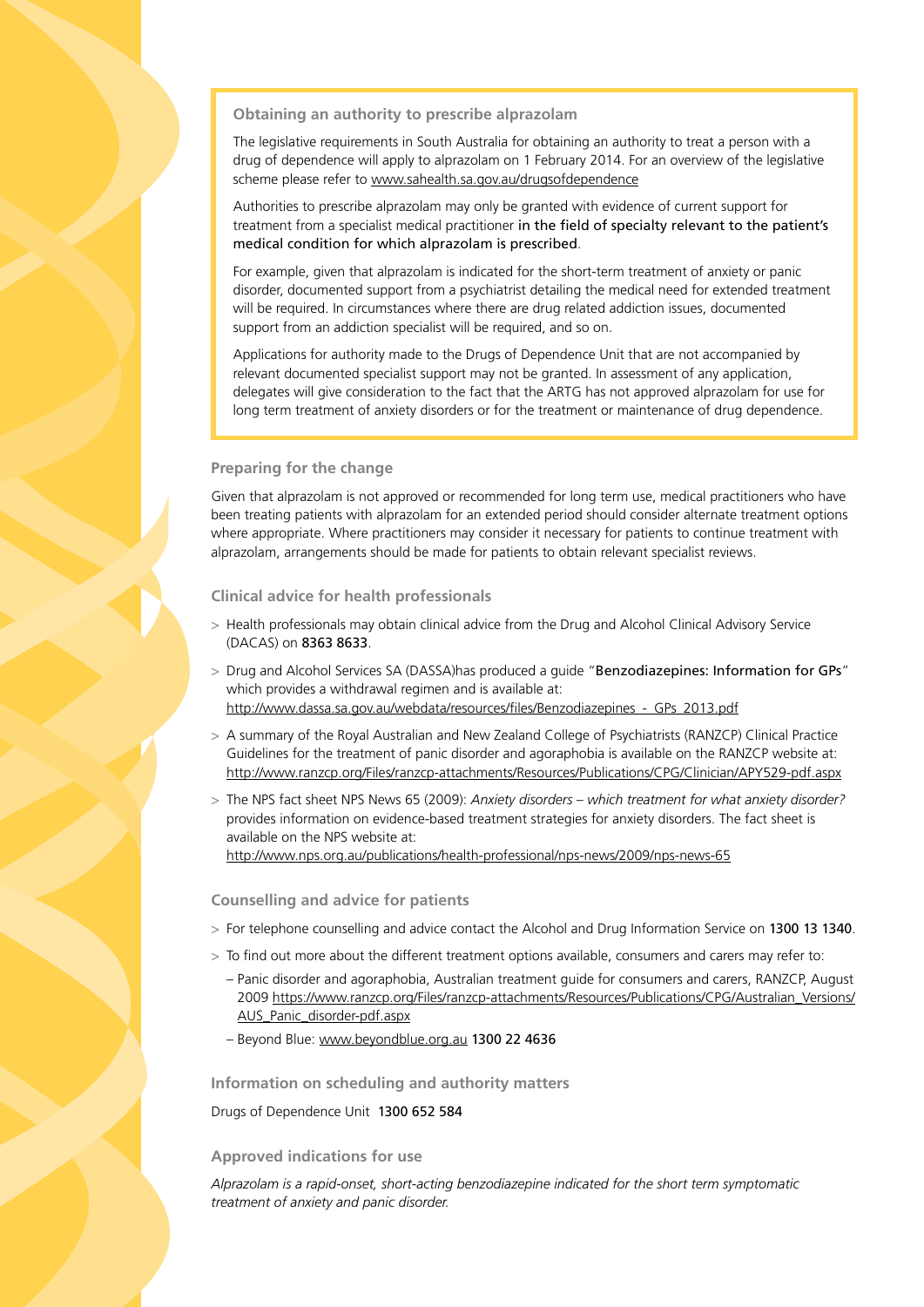The approved indications as listed on the Australian Register of Therapeutic Goods (ARTG) are: *Anxiety:* The short-term symptomatic treatment of anxiety including treatment of anxious patients with some symptoms of depression;

*Panic disorder:* the treatment of panic disorder with or without some phobic avoidance, and for blocking or attenuation of panic attacks and phobias in patients who have agoraphobia with panic attacks.

#### **Use of alprazolam in panic disorder**

Prescribers should exclude from the differential diagnosis a Generalised Anxiety Disorder, Social Phobia, Obsessive-Compulsive Disorder, Post Traumatic Stress Disorder, anxiety symptoms associated with drug misuse, or anxiety due to a general medical condition.2

Whilst isolated panic attacks may be common, panic disorder is uncommon and affects 2% - 3% of the population, more common in women (3:1).3

The point-prevalence in Australia has been identified as low as 0.7%.4

#### *First-line treatment for panic disorder is with psychological interventions.3*

*Education about the disorder, in particular explaining the way in which the panic attack produces physical symptoms, is essential. The breathing control strategies described for panic attack treatment and relaxation strategies are also important first steps.3*

*Cognitive behavioural therapy (CBT) is the treatment of choice for panic disorder. There are several versions used for panic disorder. The most commonly used is panic control treatment, which involves exposure to deliberately induced symptoms, together with techniques (such as controlled slow breathing) for controlling symptoms and reattribution of symptoms to benign causes (eg. palpitations are not due to cardiac arrest)."3*

When CBT is not available or is ineffective, pharmacological treatment may be considered including:

- > selective serotonin reuptake inhibitors (SSRIs) and venlafaxine (regarded as first-line pharmacotherapy)
- > tricyclic antidepressants (TCAs)
- > irreversible nonselective monoamine oxidase inhibitors (MAOIs)
- some benzodiazepines
- $>$  antidepressants are considered the most appropriate long-term pharmacotherapy.<sup>3</sup>

#### **Facts about alprazolam abuse**

- > The high potency and short onset of action of alprazolam makes it a preferred drug for abuse.<sup>5</sup>
- > Alprazolam is the most commonly reported benzodiazepine among Australian injecting drug users who report injection of benzodiazepines.<sup>5</sup>
- > Alprazolam is more subject to non-medical use compared with other benzodiazepines, and causes a disproportionally high level of serious harm than other benzodiazepines.<sup>6</sup>
- > Harms related to alprazolam include severe ischaemic limb damage and disability associated with injecting alprazolam, memory blanks acutely and over days, disinhibited and aggressive behaviour and death when used concurrently with opioids.<sup>7</sup>
- > Alprazolam is often sought to enhance the high of injected opiates and to ameliorate the 'come down' from amphetamine use or symptoms of opiate withdrawal.<sup>7</sup>
- > Patients describe risky behaviours while under the influence of alprazolam that include driving, assaults, drug use, other criminal behaviours or waking up after a period of amnesia and being frightened by what might have happened to them or what they might have done.<sup>8</sup>
- > Alprazolam is readily available and relatively cheap; 2 mg alprazolam tablets are the most popular and are easily available on the streets for \$3-5 for each tablet.<sup>8</sup> Given that a prescription of 50 alprazolam tablets is relatively inexpensive even without PBS subsidy, the on selling of this prescription drug is lucrative.
- > Patients prescribed large amounts without close monitoring, including private prescriptions and repeats without repeat intervals between dispensing, are reported as selling many of their tablets.<sup>7</sup>